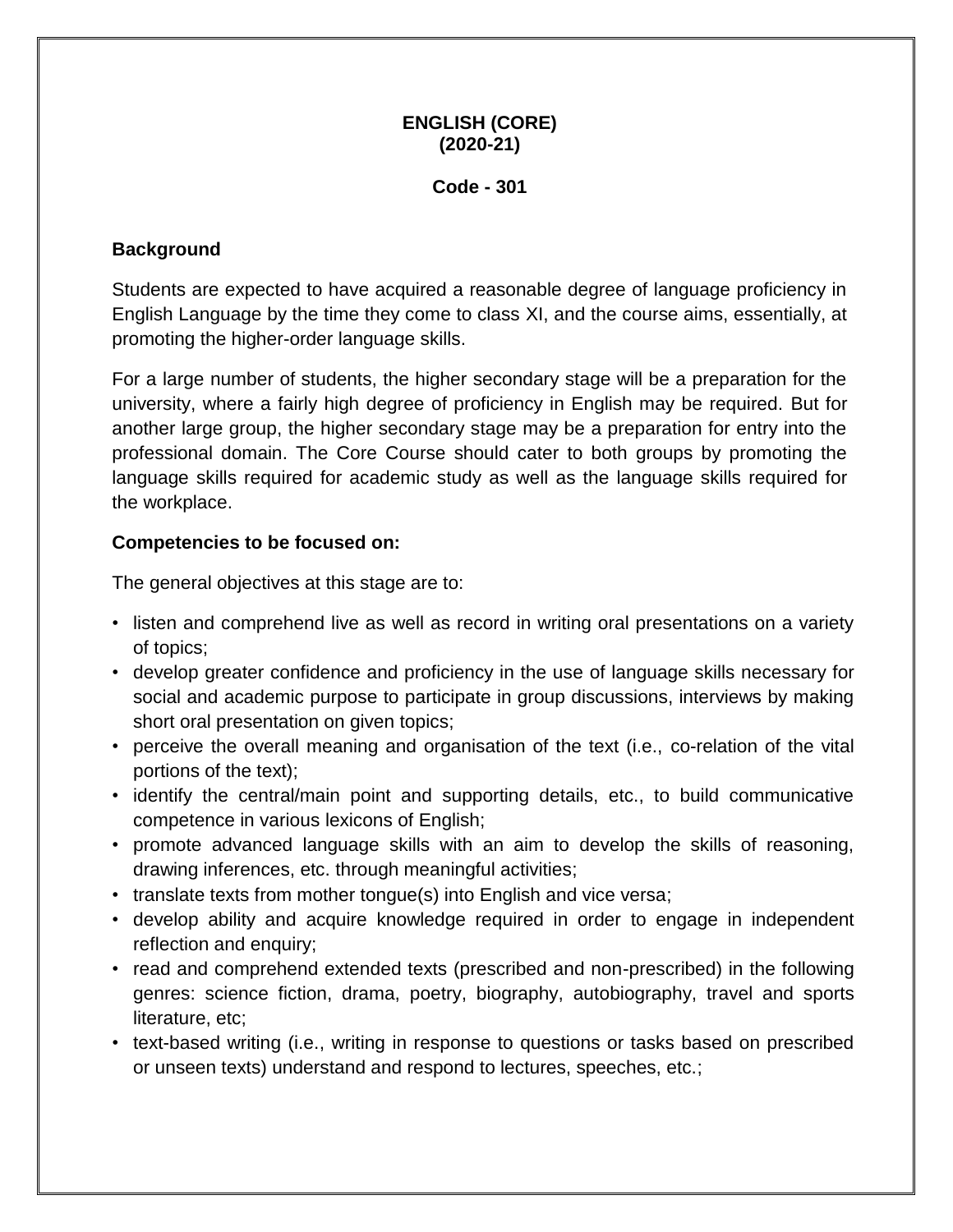- write expository / argumentative essays, explaining or developing a topic, arguing a case, etc. write formal/informal letters and applications for different purposes;
- make use of contextual clues to infer meanings of unfamiliar vocabulary;
- select, compile and collate information for an oral presentation;
- produce unified paragraphs with adequate details and support;
- use grammatical structures accurately and appropriately;
- write items related to the workplace (minutes, memoranda, notices, summaries, reports etc.;
- filling up of forms, preparing CV, e-mail messages., making notes from reference materials, recorded talks etc.

The Core course draws upon the language items suggested for class IX-X and delve deeper into their usage and functions. Particular attention may, however, be given to the following areas of grammar:

Use of passive forms in scientific and innovative writings.

• Convert one kind of sentence/clause into a different kind of structure as well as other items to exemplify stylistic variations in different discourses modal auxiliaries-uses based on semantic considerations.

## **A. Specific Objectives of Reading**

Students are expected to develop the following study skills:

- skim for main ideas and scan for details
- refer to dictionaries, encyclopedia, thesaurus and academic reference material in any format
- select and extract relevant information, using reading skills of skimming and scanning
- understand the writer's purpose and tone
- comprehend the difference between the literal and the figurative
- differentiate between claims and realities, facts and opinions, form business opinions on the basis of latest trends available
- comprehend technical language as required in computer related fields, arrive at personal conclusion and logically comment on a given text
- specifically develop the ability to be original and creative in interpreting opinion, develop the ability to be logically persuasive in defending one's opinion and making notes based on a text.

## **Develop literary skills as enumerated below:**

- respond to literary texts
- appreciate and analyse special features of languages that differentiate literary texts from non-literary ones, explore and evaluate features of character, plot, setting, etc.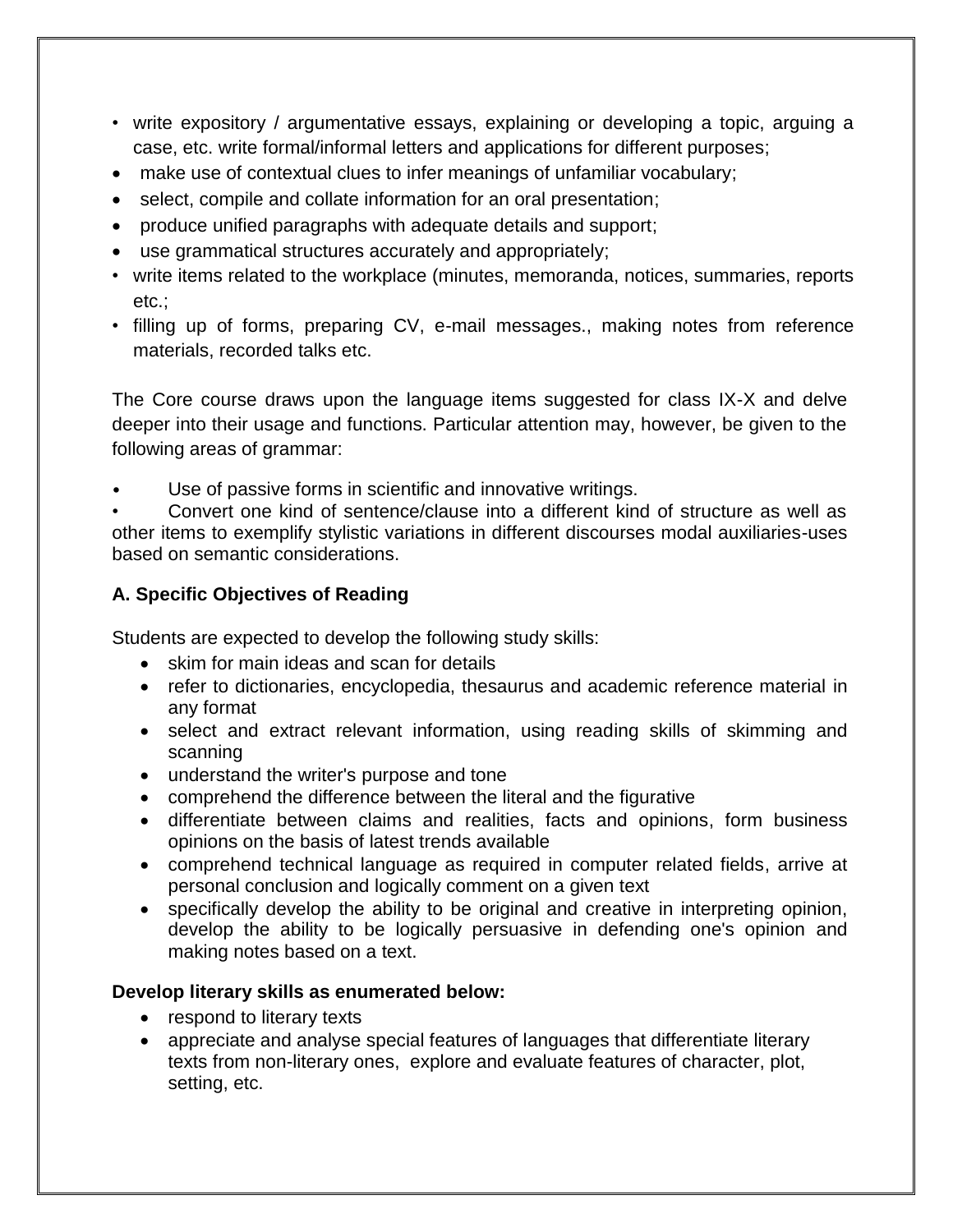- understand and appreciate the oral, mobile and visual elements of drama .Identify the elements of style such as humour, pathos, satire and irony, etc.
- make notes from various resources for the purpose of developing the extracted ideas into sustained pieces of writing

## **B. Listening and Speaking**

Speaking needs a very strong emphasis and is an important objective leading to professional competence. Hence, testing of oral skills must be made an important component of the overall testing pattern. To this end, speaking and listening skills are overtly built into the material to guide the teachers in actualization of the skills.

## **I. Specific Objectives of Listening & Speaking**

Students are expected to develop the ability to:

- take organized notes on lectures, talks and listening passages;
- listen to news bulletins and to develop the ability to discuss informally a wide ranging issues like current national and international affairs, sports, business, etc;
- respond in interviews and to participate in formal group discussions;
- make enquiries meaningfully and adequately and to respond to enquiries for the purpose of travelling within the country and abroad;
- listen to business news and to be able to extract relevant important information. develop the public speaking skills.

## **II. Guidelines for Assessment in Listening and Speaking Skills**

## **i. Activities:**

- Activities for listening and speaking available at www.cbseacademic.in can be used for developing listening and speaking skills of students.
- Subject teachers should also refer to books prescribed in the syllabus.
- In addition to the above, teachers may plan their own activities and create their own material for assessing the listening and speaking skills.

## **ii. Parameters for Assessment:**

The listening and speaking skills are to be assessed on the following parameters:

- i. Interactive competence (Initiation & turn taking, relevance to the topic).
- ii. Fluency (cohesion, coherence and speed of delivery).
- iii. Pronunciation
- iv. Language (accuracy and vocabulary).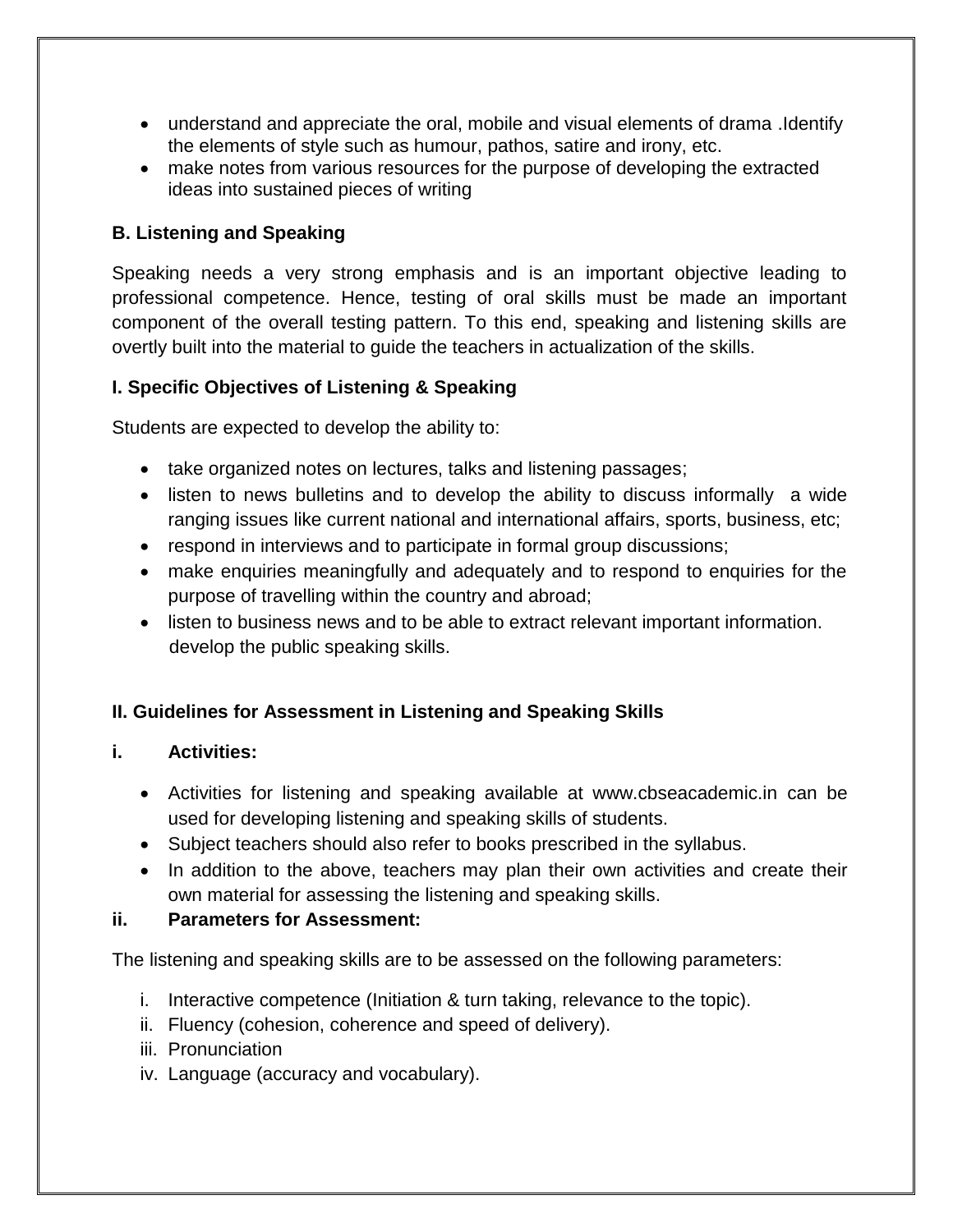#### **iii. Schedule:**

- The practice of listening and speaking skills should be done throughout the academic year.
- The final assessment of the skills is to be done as per the convenience and schedule of the school.

## **III. Record Keeping:**

The record of the activities done and the marks given must be kept for three months after the declaration of result, for any random checking by the Board.

## **No recording of speaking skills is to be sent to the Board.**

## **C. Specific Objectives of Writing**

## **The students will be able to:**

- write letters to friends, relatives, etc. to write business and official letters.
- open accounts in post offices and banks. To fill in railway/airline reservation forms.
- draft notices, advertisements and design posters effectively and appropriately
- write on various issues to institutions seeking relevant information, lodge complaints, express gratitude or render apology.
- write applications, fill in application forms, prepare a personal bio-data for admission into colleges, universities, entrance tests and jobs.
- write informal reports as part of personal letters on functions, programmes and activities held in school (morning assembly, annual day, sports day, etc.)
- write formal reports for school magazines/events/processes/ or in local newspapers about events or occasions.
- express opinions, facts, arguments in the form of speech or debates, using a variety of accurate sentence structures
- draft papers to be presented in symposia.
- take down notes from talks and lectures.
- write examination answers according to the requirement of various subjects.
- summarise a text.

## **D. More About Reading**

Inculcating good reading habits in children has always been a concern for all stakeholders in education. The purpose is to create independent thinking individuals with the ability to not only create their own knowledge but also critically interpret, analyse and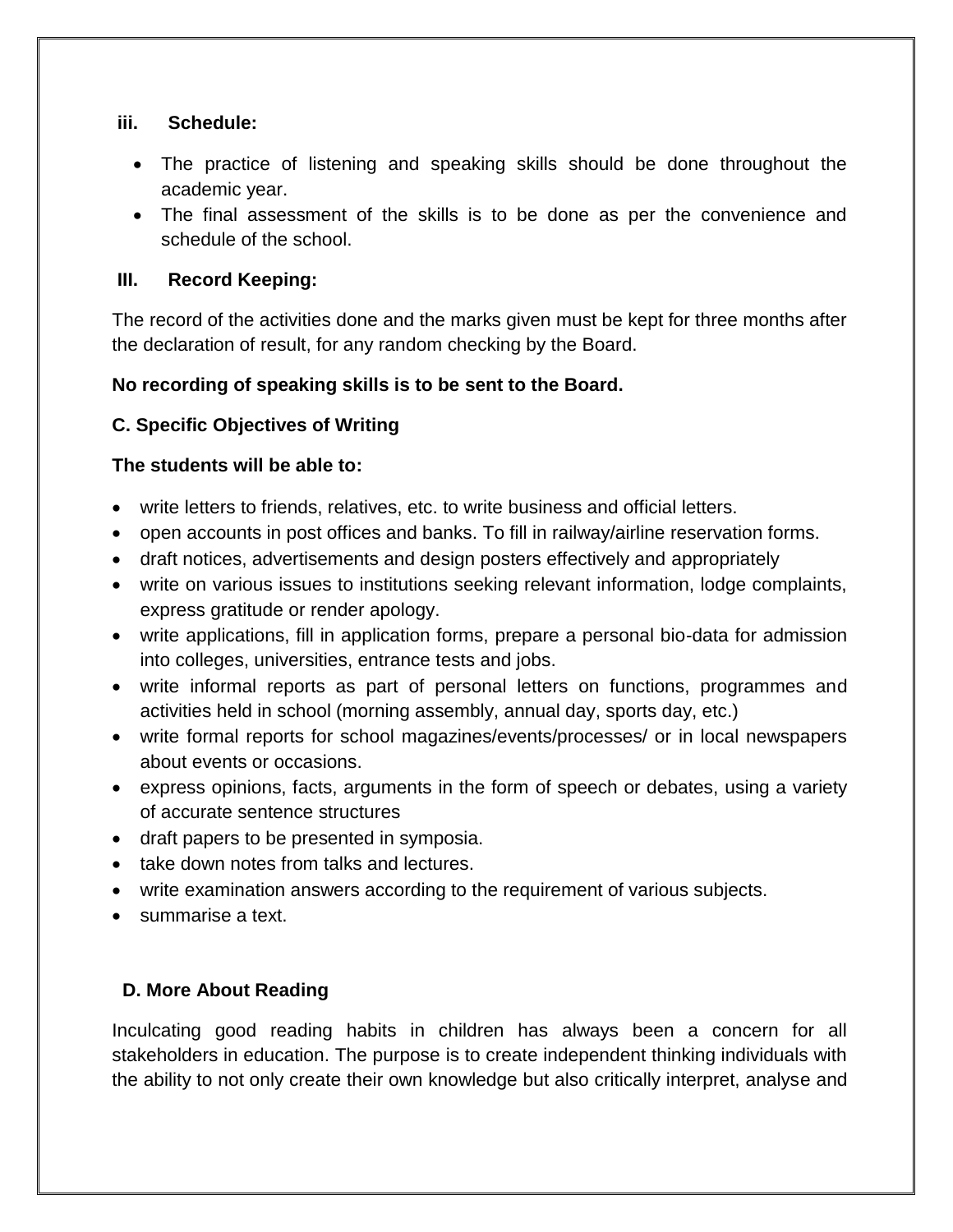evaluate it with objectivity and fairness. This will also help students in learning and acquiring better language skills.

Creating learners for the 21st century involves making them independent learners who can learn, unlearn and relearn. If our children are in the habit of reading, they will learn to reinvent themselves and deal with the many challenges that lie ahead of them.

Reading is not merely decoding information or pronouncing words correctly. It is an interactive dialogue between the author and the reader in which the reader and the author share their experiences and knowledge with each other. Good readers are critical readers with an ability to arrive at a deeper understanding of not only the world presented in the book but also of the real world around them.

Consequently, they become independent thinkers capable of taking their own decisions in life rationally. Hence, a few activities are suggested below which teachers may use as a part of the reading project.

- Short review / dramatization of the story.
- Commentary on the characters.
- Critical evaluation of the plot, storyline and characters.
- Comparing and contrasting the characters within the story, with other characters in stories by the same author or by different authors.
- Extrapolating about the story read or life of characters after the story ends defending characters actions in the story.
- Making an audio story out of the novel/text to be read aloud.
- $\bullet$  Interacting with the author.
- Holding a literature fest where students role-play as various characters to interact with each other.
- Role playing as authors/poets/dramatists, to defend their works and characters
- Symposiums and seminars for introducing a book, an author, or a theme.
- Creating graphic novels out of novel or short stories they read.
- Dramatizing incidents from a novel or a story.
- Creating their own stories.
- Books of one genre to be read by the whole class.

Teachers may select books and e-books suitable to the age and level of the learners. Care ought to be taken to choose books that are appropriate in terms of language, theme and content and which do not hurt the sensibilities of a child.

Teachers may later suggest books from other languages by dealing with the same themes as an extended activity. The Project should lead to independent learning/reading skills and hence the chosen book should not be taught in class, but may be introduced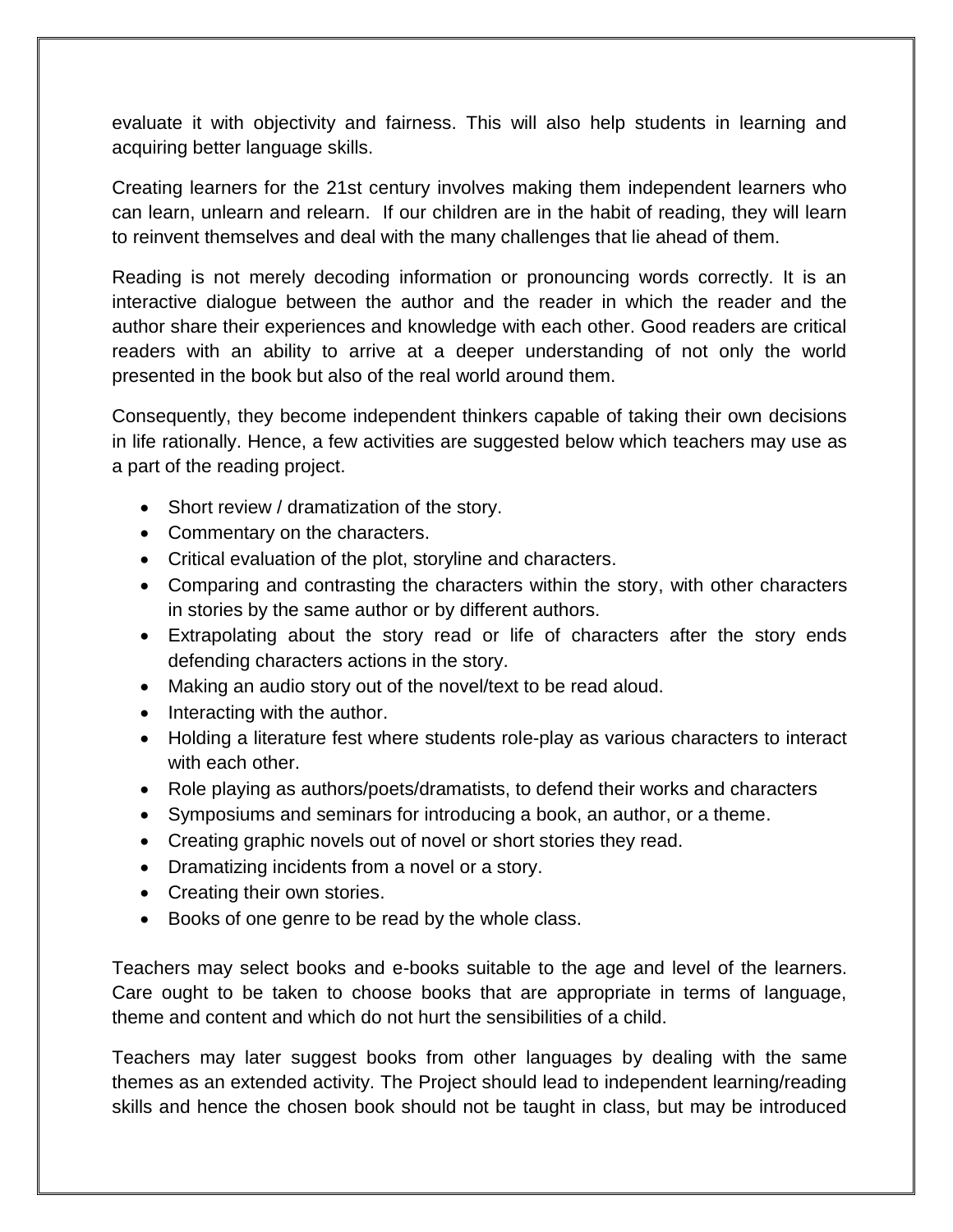through activities and be left for the students to read at their own pace. Teachers may, however, choose to assess a student's progress or success in reading the book by asking for verbal or written progress reports, looking at their diary entries, engaging in a discussion about the book, giving a short quiz or a work sheet about the book/short story. A befitting mode of assessment may be chosen by the teacher.

#### **E. Methods and Techniques**

The techniques used for teaching should promote habits of self-learning and reduce dependence on the teacher. In general, we recommend a multi-skill, learner-centred, activity based approach, of which there can be many variations. The core classroom activity is likely to be that of silent reading of prescribed/selected texts for comprehension, which can lead to other forms of language learning activities such as role-play, dramatization, group discussion, writing, etc., although many such activities could be carried out without the preliminary use of textual material. It is important that students be trained to read independently and intelligently, interacting actively with texts, with the use of reference materials (dictionary, thesaurus, etc.) where necessary. Some pre-reading activity will generally be required, and the course books should suggest suitable activities, leaving teachers free to devise other activities when desired. So also, the reading of texts should be followed by post reading activities. It is important to remember that students should be encouraged to interpret texts in different ways.

Group and pair activities can be resorted to when desired, although many useful language activities can be carried out individually. In general, teachers should encourage students to interact actively with texts and with each other. Oral activity (group discussion, etc.) should be encouraged.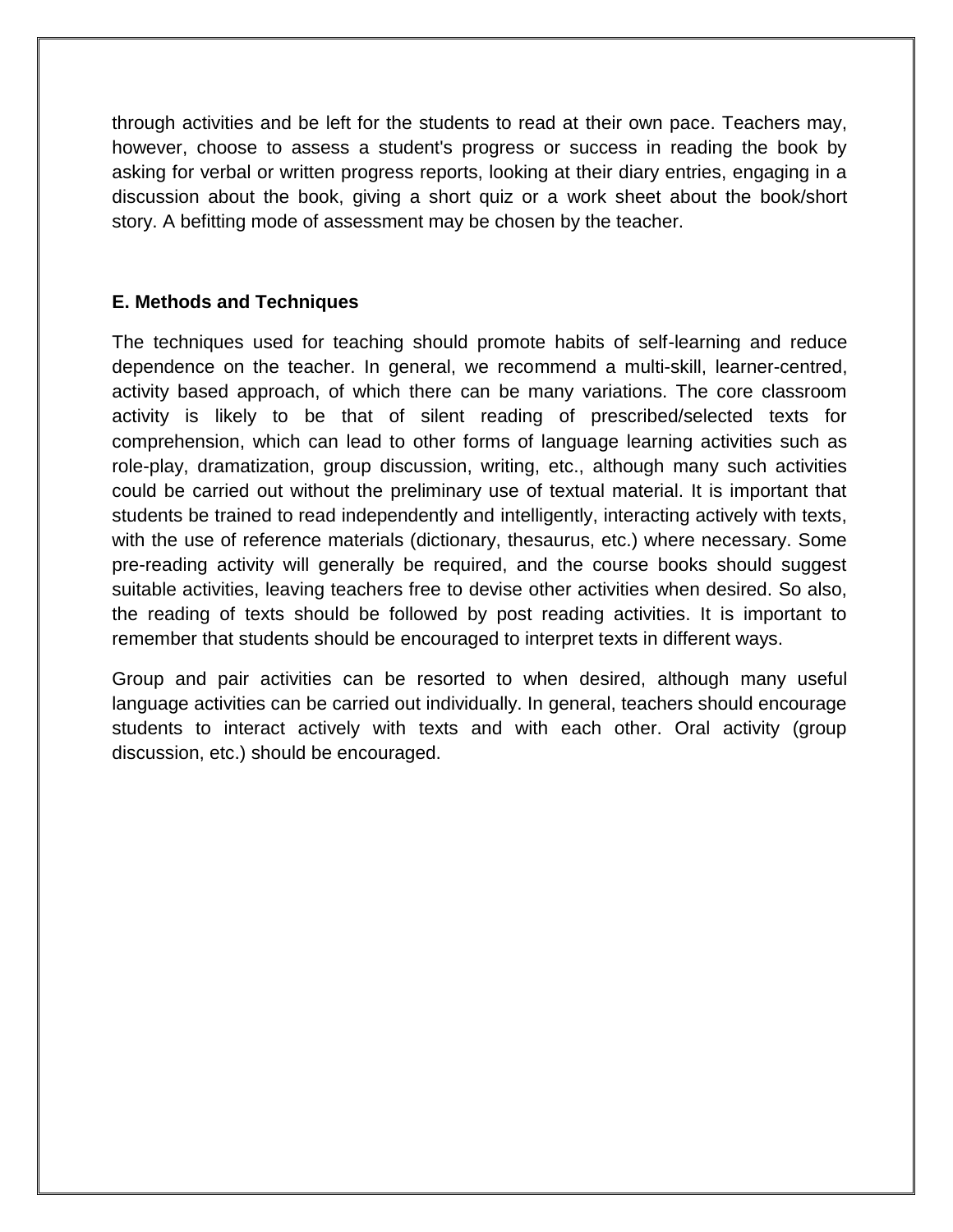### **ENGLISH CORE (CODE NO. 301)**

#### **CLASS – XI (2020-21)**

#### **SECTION – A (20 Marks)**

#### **READING COMPREHENSION 45 Periods**

There shall be two unseen passages (including poems) with a variety of questions like Objective Type Questions, Short Answer Questions and Multiple Choice Questions, including 04 marks for vocabulary such as word formation and inferring meaning.

Multiple Choice Questions (1x6=6marks), Objective Type Questions ( 1x6= 6marks)

The range of the two passages including a poem or a stanza, should be 900-1000 words as per the following details:

- 1. The passage of 550-600 words in length will be used for note-making and summarizing. ( Note making - 4 marks, Summarizing – 4 marks)
- 2. The passage of 350-400 words in length will be used to assess comprehension, interpretation and inference.

#### OR

3. An unseen poem of 28-35 lines to assess comprehension, interpretation and inference.

The passages as given above could be of any one of the following types:

Factual passages, e.g., illustrations, description, reports / discursive passages involving opinion, e.g., argumentative, persuasive/literary passages e.g. extracts from fiction, biography, autobiography, travelogue, etc. In the case of a poem, the text may be shorter than the prescribed word limit.

#### **SECTION B (30 Marks)**

#### **WRITING SKILLS AND GRAMMAR 60 Periods**

#### **Writing**

1. One Short Answer Question: Based on notice/ poster/ advertisement. Posters and advertisements should lead to creative rendering, provisions for which should be made in the marking scheme. A many states of the Marks of the Marks of the Marks of the Marks of the Marks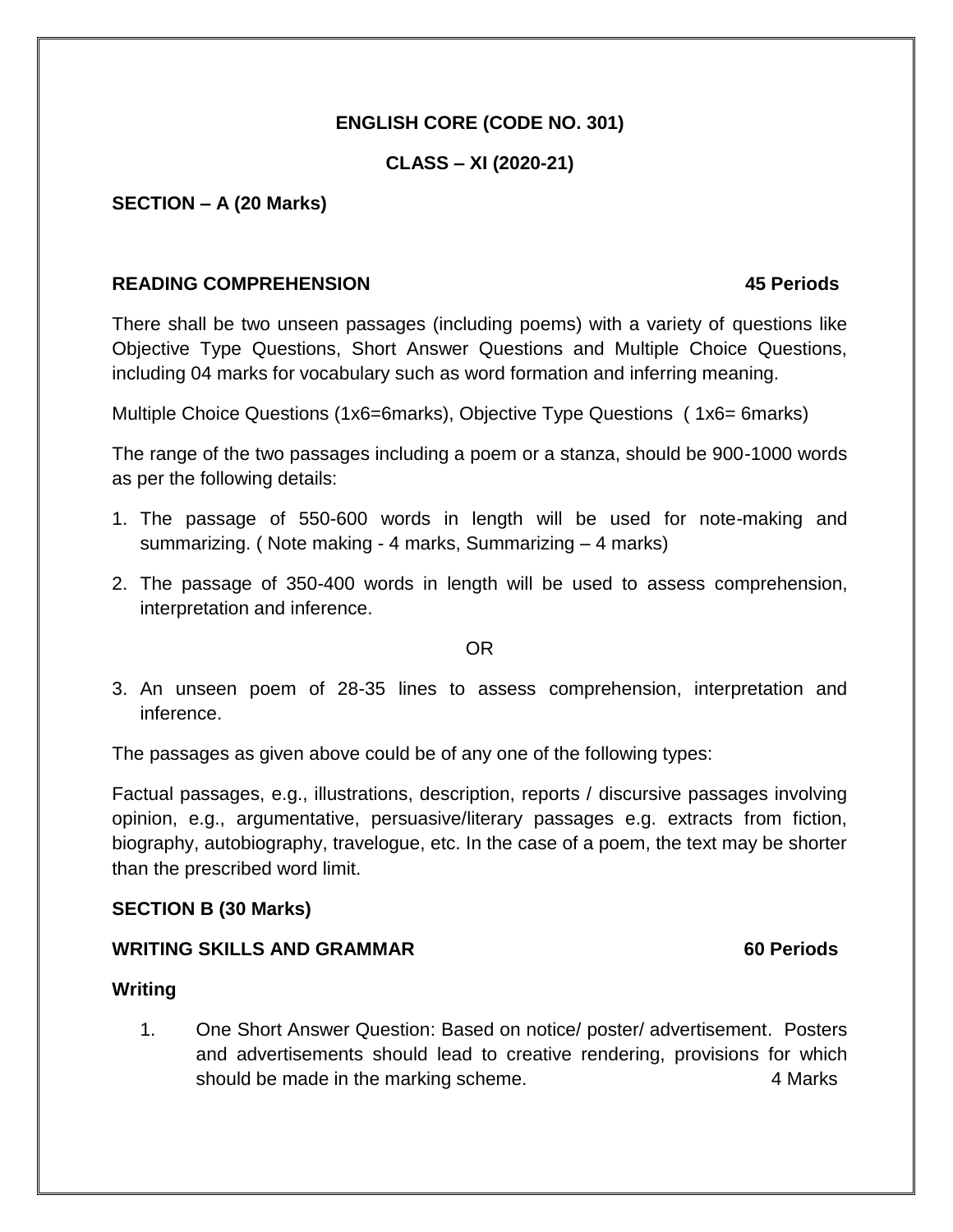2. Two Long Answer Questions: Letters based on verbal/visual input. – (6x2=12 Marks)

It would cover all types of letters. Letter types may include:

- (a) business or official letters (for making enquiries, registering complaints, asking for and giving information, placing orders and sending replies)
- (b) letters to the editor (giving suggestions/opinions on an issue) Provide realistic context in the form of newspaper report/article to which the students may respond.
- (c) application for a job with a bio-data or résumé
- (d) letter to the school or college authorities, regarding admissions, school issues, requirements / suitability of courses, etc.
- 3. Very Long Answer Question: Composition in the form of article/speech/report/ narrative/debate writing. Contemporary topical issues to be a part of speech and debate writing. For example, 'Protests should not be permitted as a democratic right.' (8 Marks)

#### **GRAMMAR (6 Objective Type Questions)**

Different grammatical structures in meaningful contexts will be tested. Item types will include gap filling, sentence re- ordering, dialogue completion and sentence transformation. The grammar syllabus will include determiners, tenses, clauses, modals and Change of Voice. These grammar areas will be tested through 6 objective type questions on the following preferably contextualized grammar:

- A. Error Correction, editing tasks/cloze passages
- B. Re ordering of sentences,
- C. Transformation of sentences

#### **SECTION C (30 Marks)**

#### **LITERATURE 70 Periods**

Questions from the prescribed texts to test comprehension at different levels, like literal, inferential and evaluative will be asked.

1. Two Objective Type Questions out of three - Based on an extract from poetry to assess reference to context comprehension and appreciation. Direct questions to be avoided. Reference to the lines to be made, to answer questions based on the given extract. (1x2=2 Marks)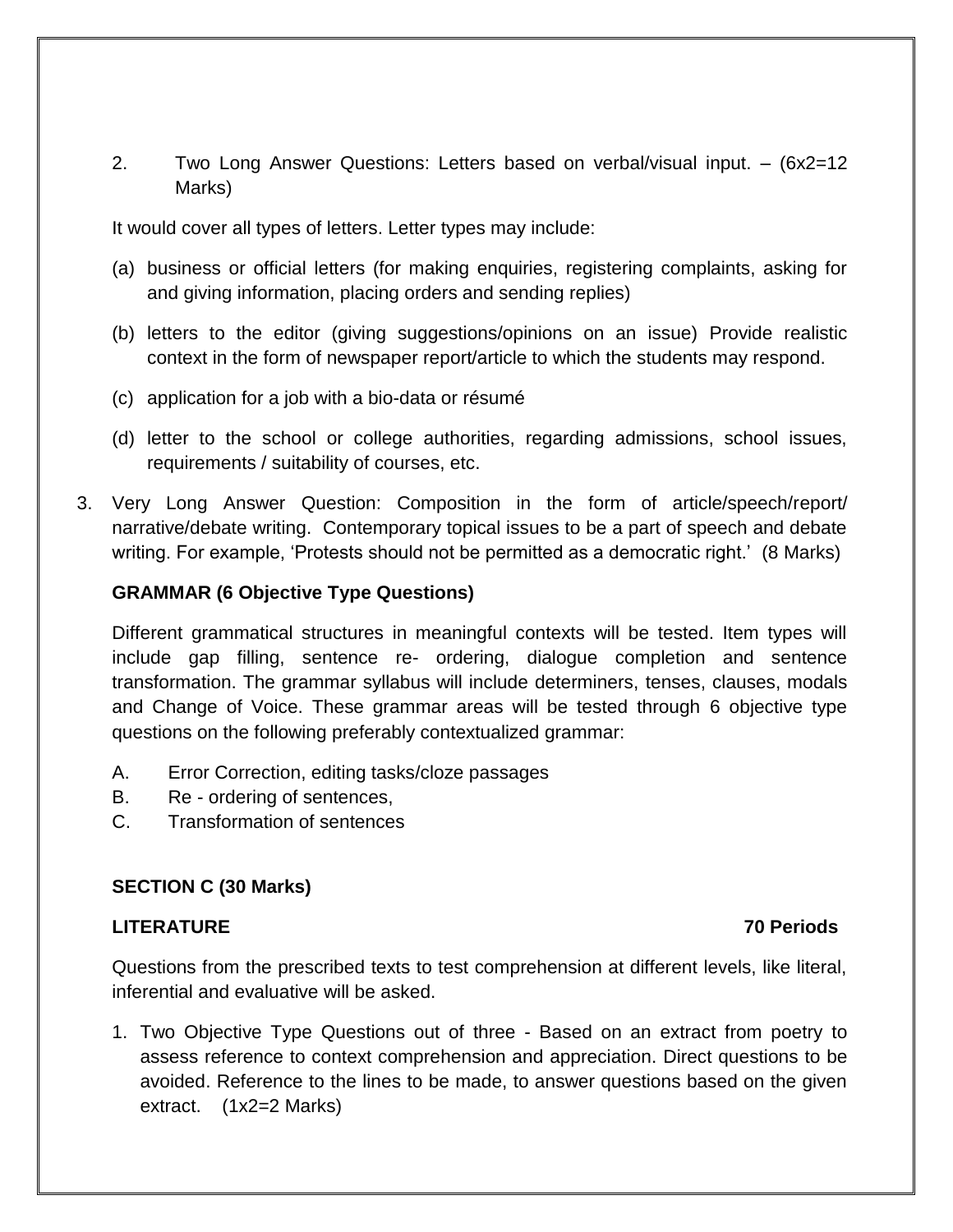- 2. Five Short Answer Questions out of six (3 questions should be from Hornbill) Based on prose, poetry and plays from both the texts. Questions should elicit inferential responses through critical thinking. (2x5=10 marks)
- 3. One Long Answer Question out of two from Hornbill (to be answered in120-150 words). Based on prescribed text to assess global comprehension and extrapolation beyond the texts. Questions to provide evaluative and analytical stimuli to the learners, using incidents, events, themes as reference points. 6 Marks
- 4. One Long Answer Questions out of two from Snapshots (to be answered in120-150 words) -Based on incidents or events to test global comprehension and extrapolation beyond the texts. Questions to elicit creative responses and ability to form opinions.

#### 6 Marks

5. One Long Answer Question out of two from Hornbill (to be answered in120-150 words)- Questions to provide evaluative and analytical stimuli to the learners using incidents, events, themes as reference points.

6 Marks

#### **Prescribed Textbook-**

- 1. Hornbill: Textbook published by NCERT, New Delhi
- 2. Snapshots: Supplementary Reader published by NCERT, New Delhi .

#### **INTERNAL ASSESSMENT**

#### Assessment of Listening and Speaking Skills **45 Periods**

Assessment of Listening and Speaking Skills will be for 20 marks. It is recommended that listening and speaking skills should be regularly practiced in the class.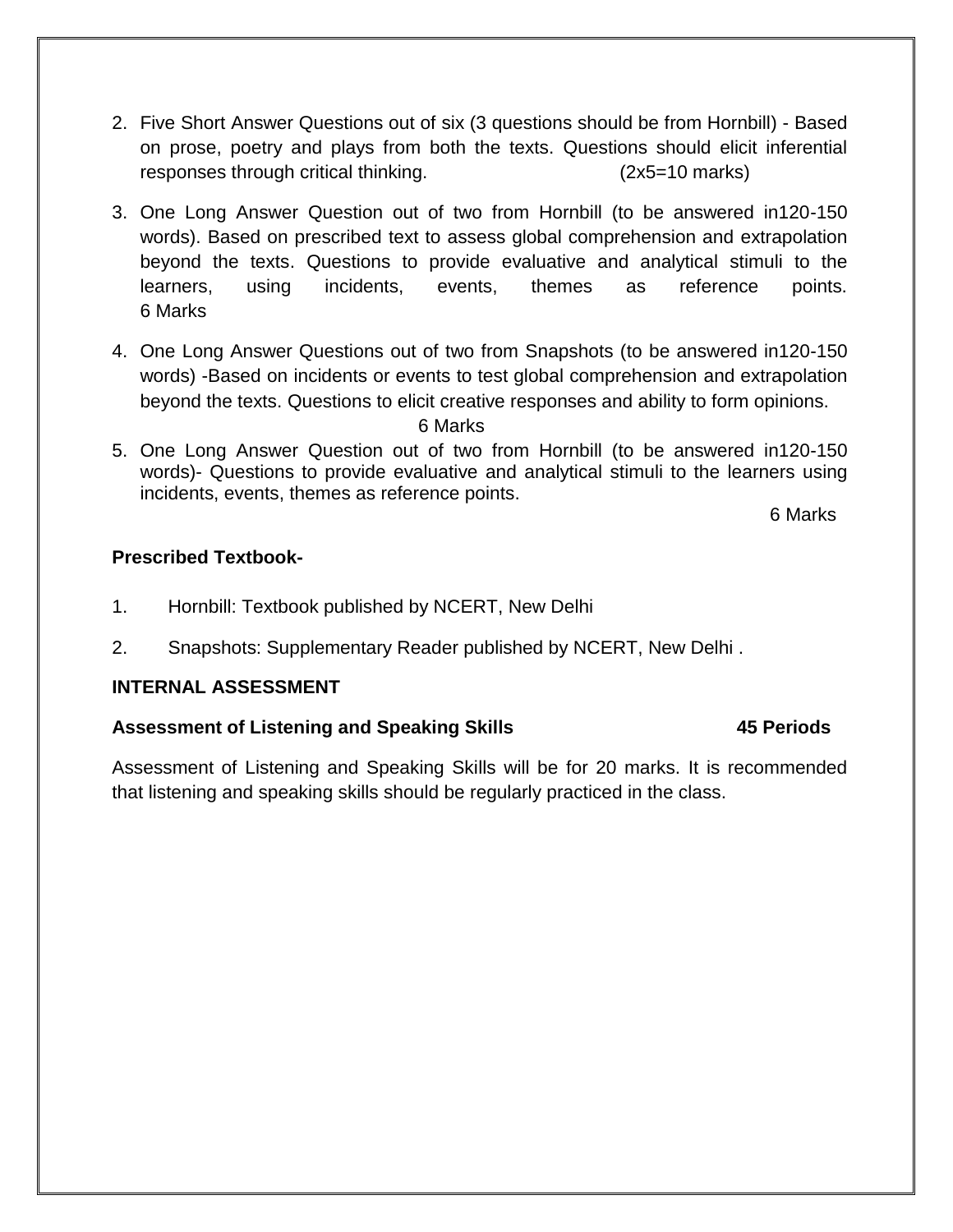# **Question Paper Design 2020-21**

 **English CORE XI (Code No.301) Marks -80+20=100**

| <b>Section</b>                                                            | <b>Competencies</b>                                                                                                                                                                            | <b>Total</b><br>marks | $\frac{9}{6}$<br>Weight<br>age |
|---------------------------------------------------------------------------|------------------------------------------------------------------------------------------------------------------------------------------------------------------------------------------------|-----------------------|--------------------------------|
| <b>Reading Comprehension</b>                                              | Conceptual understanding,<br>decoding,<br>Analyzing,<br>inferring,<br>interpreting,<br>appreciating, literary, conventions and<br>vocabulary,<br>summarizing and using<br>appropriate format/s | 20                    | 25%                            |
| <b>Writing Skill and Grammar</b>                                          | Reasoning, appropriacy of style and<br>tone, using and tone, using appropriate<br>format and fluency, inference, analysis,<br>evaluation and creativity                                        | 30                    | 37.50%                         |
| <b>Textbook</b><br>Literature<br>and<br><b>Supplementary Reading Text</b> | Recalling,<br>reasoning,<br>appreciating<br>literary convention, inference, analysis,<br>creativity with fluency                                                                               | 30                    | 37.50%                         |
|                                                                           | <b>TOTAL</b>                                                                                                                                                                                   | 80                    | 100%                           |
| Assessment of<br>Listening<br>and<br><b>Speaking Skills</b>               |                                                                                                                                                                                                | 20                    |                                |
|                                                                           | <b>GRAND TOTAL</b>                                                                                                                                                                             | 100                   |                                |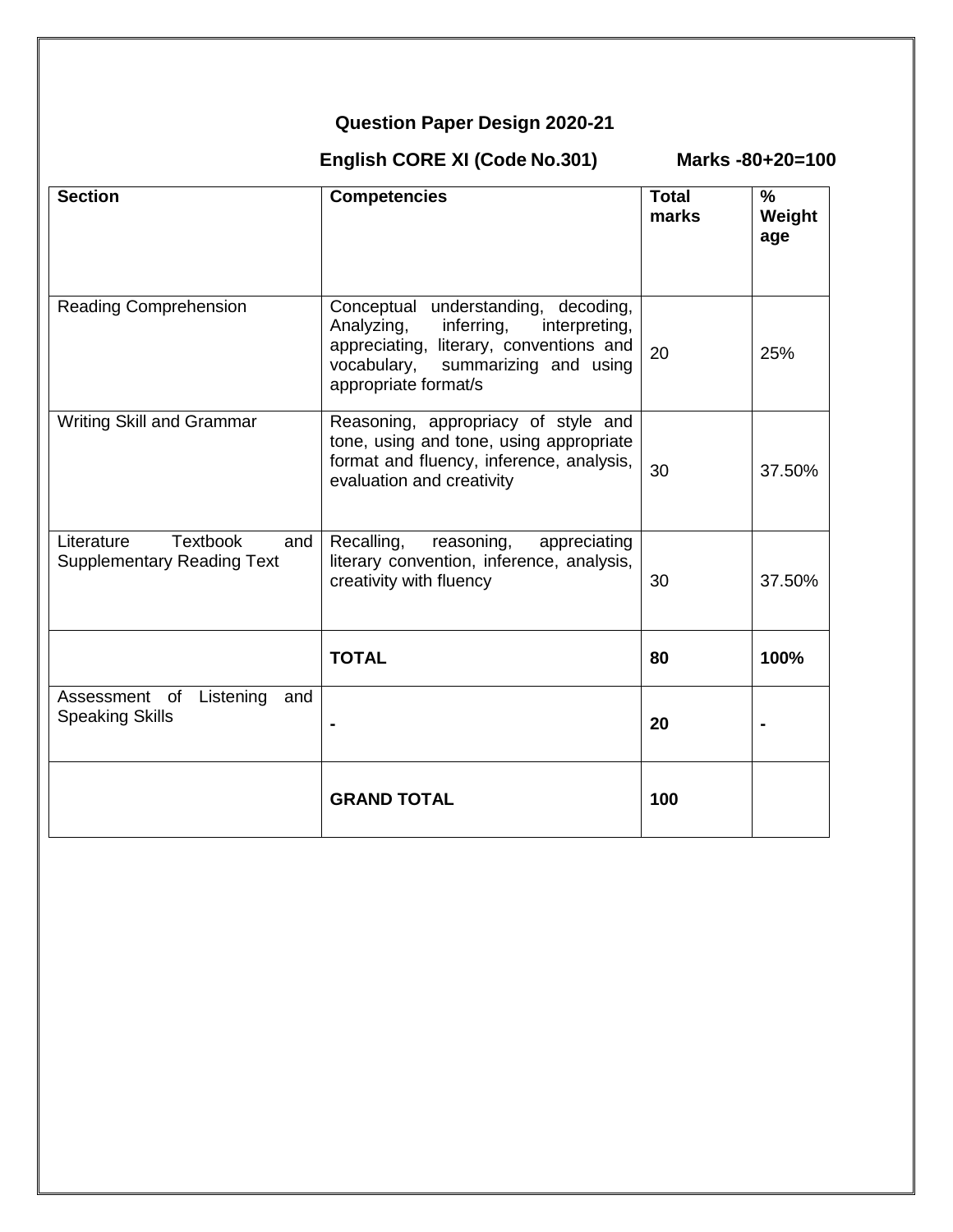## **ENGLISH CORE (CODE NO. 301)**

#### **CLASS – XII 2020-21**

#### **SECTION A**

#### **READING COMPREHENSION 20 Marks**

Section A will have two passages.

A. One unseen passage with a variety of Objective Type Questions, including Multiple Choice questions and Short Answer Questions to assess comprehension, interpretation and inference. Vocabulary such as word formation and inference of meaning will also be assessed.

The total length of the passages will be between 800 - 900 words. Five Multiple Choice type question and Seven Objective Type Questions (total 12 Marks) shall be asked from this passage. The passage will include one of the following:

- a) Factual passages, e.g., instructions, descriptions, reports.
- b) Descriptive passages involving opinion, e.g., argumentative, persuasive or interpretative text.
- c) Literary passages, e.g., extract from fiction, drama, poetry, essay or biography.

B. The second passage will be of 400-500 words . Note-making and Abstraction will be assessed.

- i. Note making (4 Marks)
- ii. Summary (4 Marks).

**SECTION B**

## **WRITING SKILLS 30 Marks**

- a. Advertisements and notices, designing or drafting posters, writing formal and informal invitations and replies. One question out of the two Short Answer Questions to be answered in 50 words. (4 Marks)
- b. Letters based on verbal / visual input.- One question out of the two Long Answer Questions to be answered in 120-150 words:6 Marks

#### Letter types include

• Business or official letters (for making enquiries, registering complaints, asking for and giving information, placing orders and sending replies)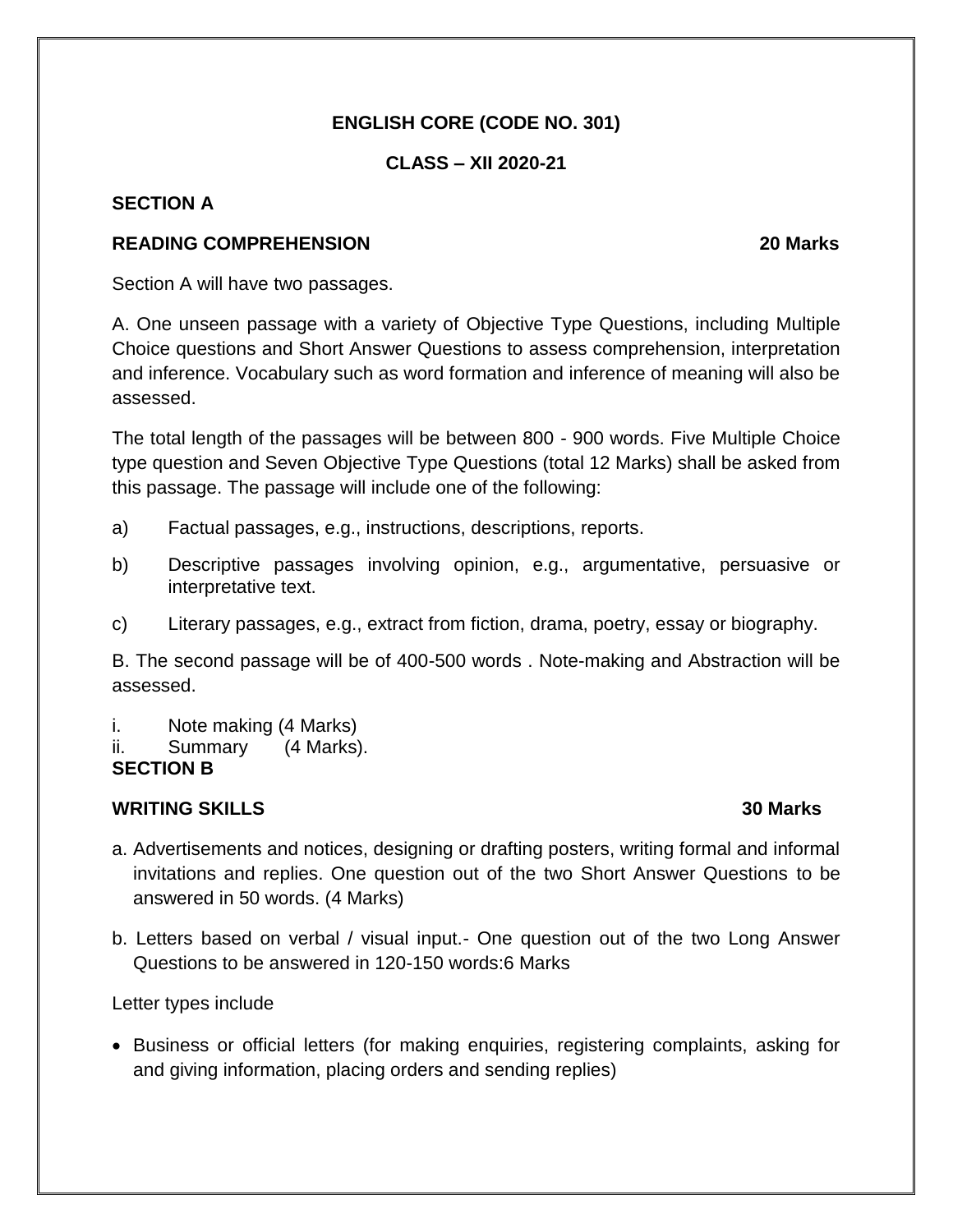- Letters to the editor (giving suggestions or opinion on issues of public interest). Provide realistic context in the form of newspaper report/article to which the students may respond.
- Application for a job
- c. Two compositions based on visual or verbal inputs. May be descriptive or argumentative in nature such as an article/a debate/ a speech or a report

Two Very Long Answer Questions containing internal choice, to be answered in 150- 200 words. Contemporary topical issues to be a part of speech and debate writing. (10x2=20 Marks)

#### **SECTION C**

#### **Literature Textbooks 30 Marks**

- I. Eight Objective Type Questions 4 from one poetry and 4 from one prose extract to assess comprehension and appreciation. Avoid direct questions. Refer to the lines to answer questions based on the given extract. (8x1=8 Marks)
- II. Five out of Seven Short Answer Questions based on prose / drama / poetry from both texts. Question should elicit inferential responses through critical thinking (5x2=10 Marks)
- III. One out of two Long Answer Questions to be answered in 120-150 words to assess global comprehension and extrapolation beyond the text. Questions to provide evaluating and analytical responses using incidents, events, themes as reference points. (6marks) (Flamingo)
- IV. One out of two Long Answer Questions to be answered in 120-150 words to assess global comprehension along with analysis and extrapolation beyond the texts. Questions to elicit creative responses and ability to form opinions. (6marks) (Vistas)

## **Prescribed Books**

- 1**. Flamingo:** English Reader published by National Council of Education Research and Training, New Delhi
- **2. Vistas:** Supplementary Reader published by National Council of Education Research and Training, New Delhi

#### **Flamingo:**

| I Prose            | Poetry:                   |  |  |
|--------------------|---------------------------|--|--|
| 1. The Last Lesson | 1. My Mother at Sixty Six |  |  |
| 2. Lost Spring     | 2. An Elementary School   |  |  |
| 3. Deep Water      | Classroom in a Slum       |  |  |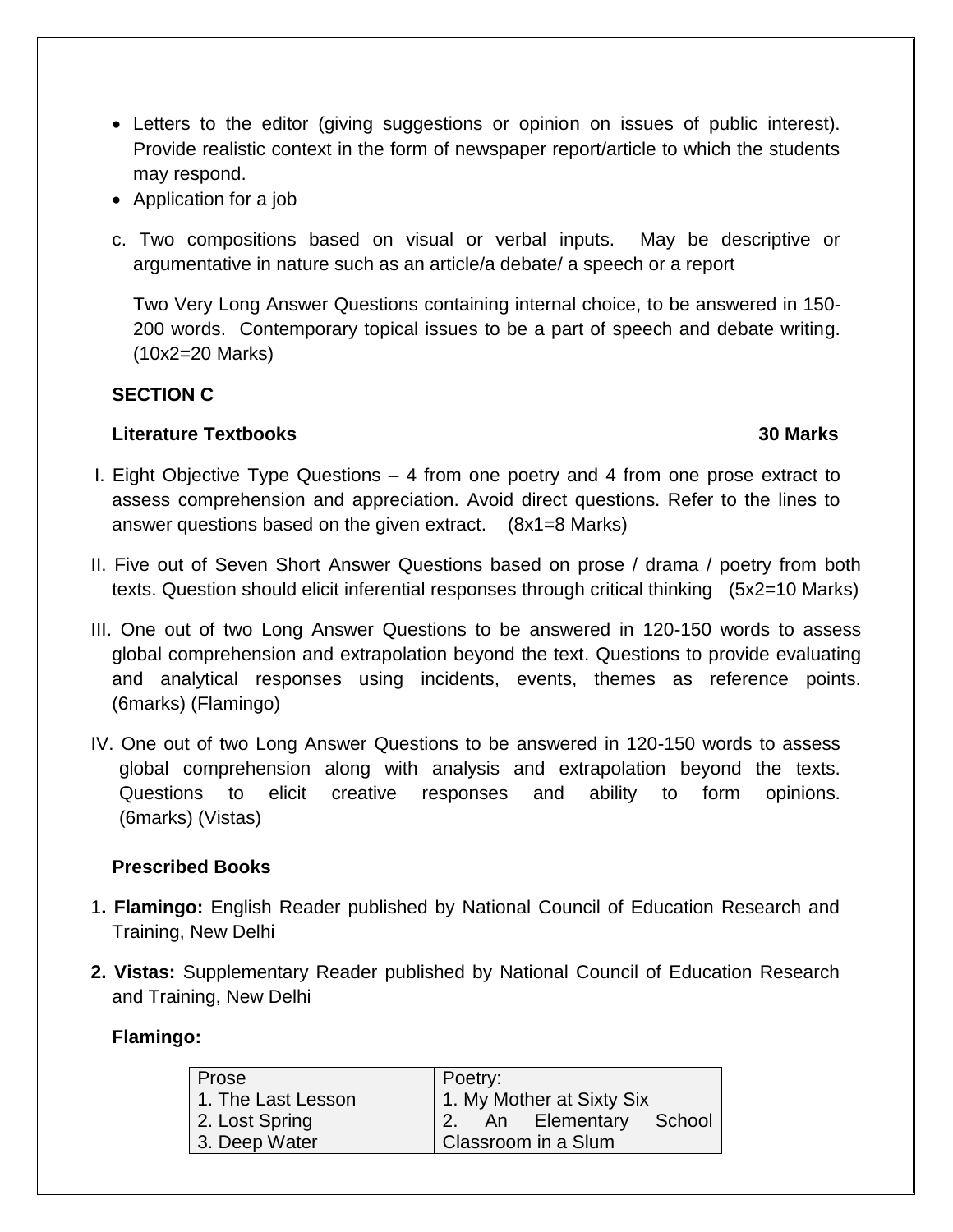| 4. The Rattrap        | 3. Keeping Quiet          |
|-----------------------|---------------------------|
| 5. Indigo             | 4. A Thing of Beauty      |
| 6. Poets and Pancakes | 5. A Roadside Stand       |
| 7. The Interview      | 6. Aunt Jennifer's Tigers |
| 8. Going Places       |                           |
|                       |                           |

## **Vistas**:

- 1. The Third Level
- 2. The Tiger King
- 3. Journey to the End of the Earth
- 4. The Enemy
- 5. Should Wizard Hit Mommy
- 6. On the Face of It
- 7. Evans Tries an O-Level
- 8. Memories of Childhood
- 9. The Cutting of My Long Hair

10.We too are Human Beings